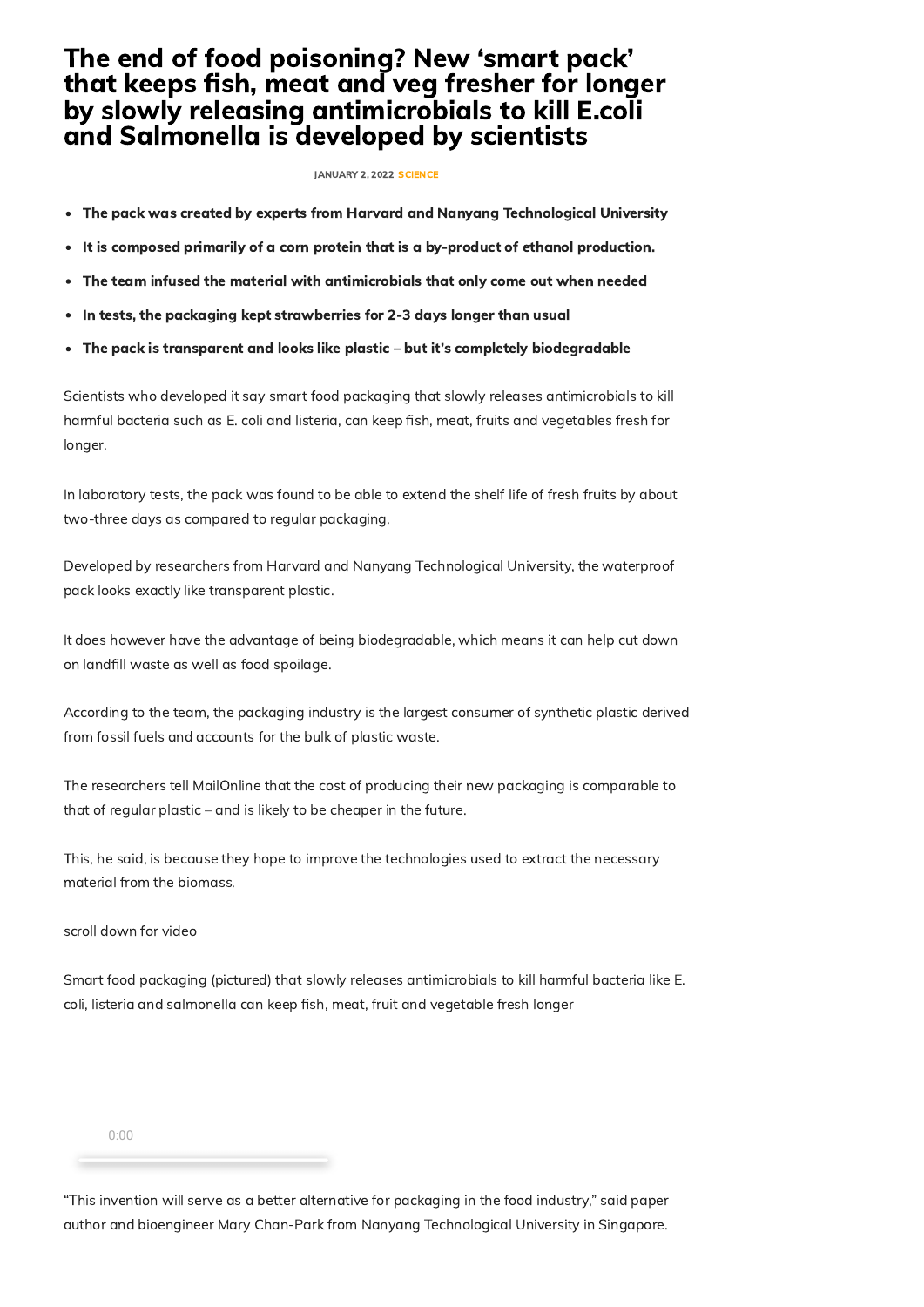'It could serve as an environmentally friendly alternative to petroleum-based polymers used in commercial food packaging such as plastics, which have a significant negative environmental impact.

'Smart release of antimicrobials occurs when bacteria or high humidity are present. It provides protection only when needed – thus reducing the use of chemicals and preserving the natural structure of packaged foods.

'It has demonstrated superior antimicrobial properties in combating a myriad of food-related bacteria and fungi that can be harmful to humans – [and] Can be applied to various products such as fish, meat, vegetables and fruits.'

In particular, he explained, 'Vegetables are a source of waste because even if they are refrigerated, they continue to breathe, causing spoilage after a week or two.

'With anti-microbial packaging, there is a chance to extend their shelf life – and also to keep vegetables and fruits looking fresh over time.'

Smart packaging materials are created through a process called electrospinning, in which charged threads of a polymer solution are pulled into fibers.

The main ingredient for the material is a type of corn protein called a 'zine' – a waste by-product in the production of ethanol from corn starch or oils – to which the researchers added the plant starch cellulose and acetic acid.

The team combined these with a cocktail of natural antimicrobial compounds derived from plants, including thyme oil and citric acid, which are found in fruits such as grapefruit, lemons, limes and oranges.

In laboratory tests, the team was able to show that antimicrobials are released in small amounts from fibers in packaging materials when exposed to increased humidity or certain enzymes released by harmful bacteria.

By releasing compounds only in response to potential spoilage, the packaging can endure multiple exposures, and remains viable for months, the team said.

In tests, the packaging was able to kill a variety of common bacteria, including E. coli and listeria, as well as fungi, both on the surface of the packaging and the food contained therein.

And strawberries wrapped in smart packs stayed fresh for seven days before mold developed compared to just four days for fruits kept in traditional plastic fruit boxes.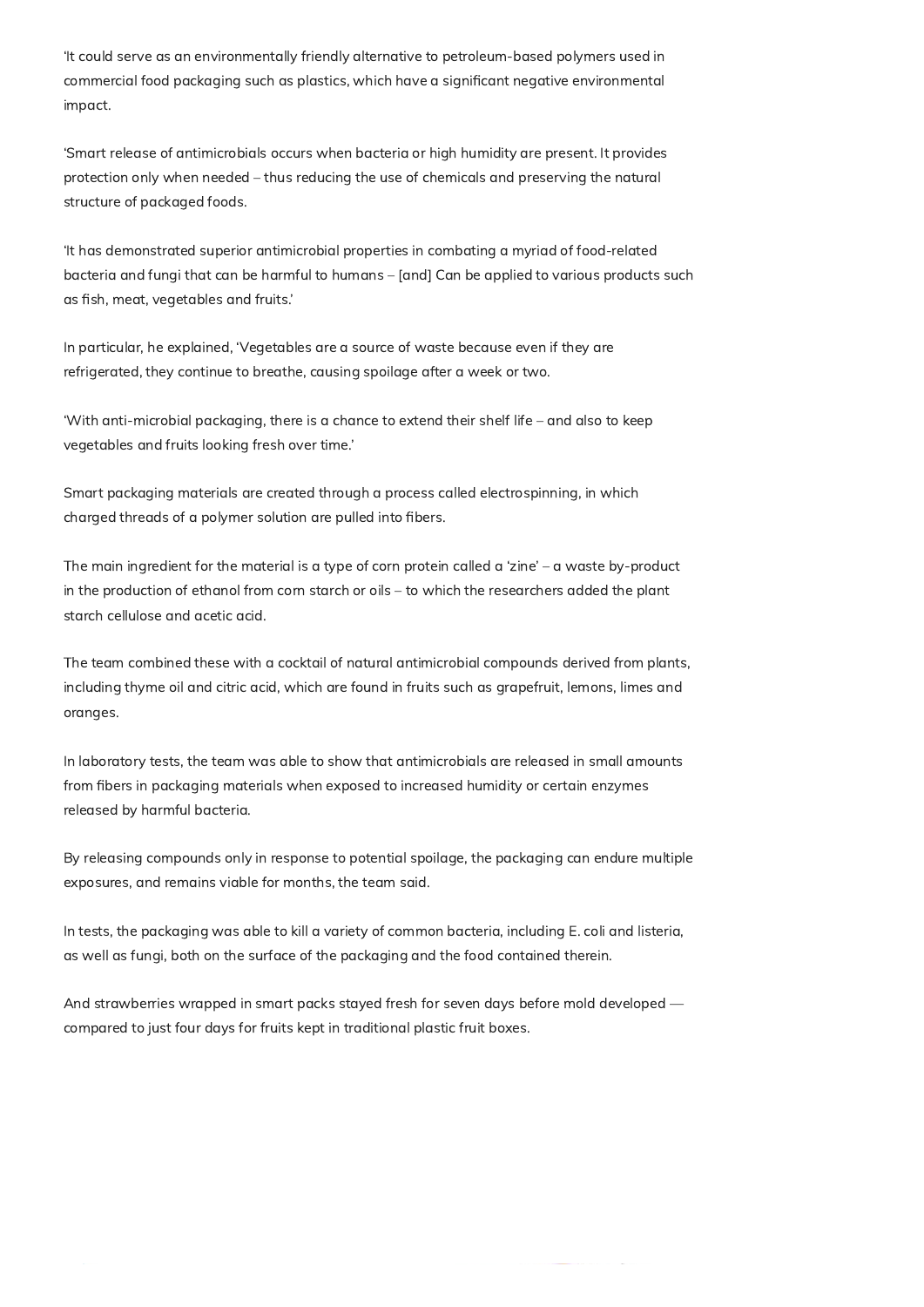

The ingredients that make up the Smart Pack (for which the production process is depicted on the left) are made from a combination of starch, a type of corn protein called a 'zein' and other naturally derived biopolymers – which the team calls a cocktail of antimicrobial compounds. affects from. derived from plants. In laboratory tests, the team was able to show that these antimicrobials are released in small amounts from fibers in packaging materials when exposed to either increased humidity (bottom right) or enzymes released by harmful bacteria (top right). Is.



Developed by researchers from Harvard and Nanyang Technological University, the waterproof pack looks exactly like transparent plastic. Pictured: Bioengineer Mary Chan-Park holds a smart pack in the park, holding two strawberries. In tests, the new material kept fruit fresh for up to three days longer than normal plastic packaging

"Food safety and waste have become a major social challenge of our time, with enormous public health and economic implications, compromising food security," said paper author and Harvard